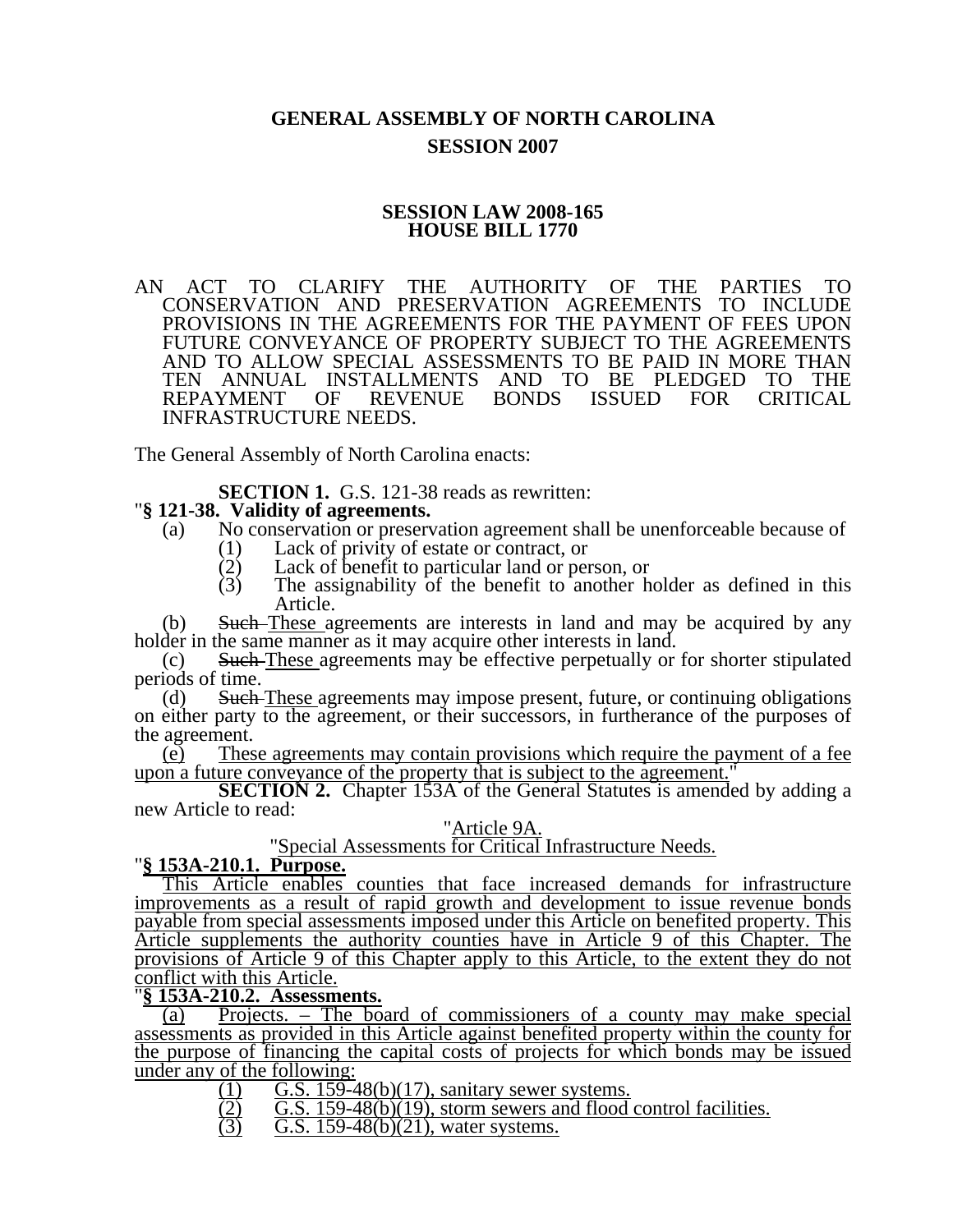(4) G.S. 159-48(b)(23), public transportation facilities.<br>  $\overline{(5)}$  G.S. 159-48(c)(4), school facilities.

G.S.  $159-48(c)(4)$ , school facilities.

 $(6)$  G.S. 159-48 $(d)(5)$ , streets and sidewalks.

(b) Costs. – The board of commissioners must determine a project's total estimated cost. In addition to the costs allowed under G.S. 153A-193, the costs may include any expenses allowed under G.S. 159-84. A preliminary assessment roll may be prepared, and an assessment may be imposed before the costs are incurred, based on the estimated cost.

(c) Method. – The board of commissioners must establish an assessment method that will most accurately assess each lot or parcel of land according to the benefits conferred upon it by the project for which the assessment is made. In addition to the bases upon which assessments may be made under G.S. 153A-186, the board may select any other method designed to allocate the costs in accordance with benefits conferred. "**§ 153A-210.3. Petition required.**

(a) Petition. – The board of commissioners may not impose a special assessment under this Article unless it receives a petition for the project to be financed by the assessment signed by at least a majority of the owners of real property to be assessed who must represent at least sixty-six percent (66%) of the assessed value of all real property to be assessed. The petition must include the following:

(1) A statement of the project proposed to be financed in whole or in part by the imposition of an assessment under this Article.

- $\frac{(2)}{(3)}$  An estimate of the cost of the project.<br>  $\overline{(3)}$  An estimate of the portion of the cost
- An estimate of the portion of the cost of the project to be assessed.

(b) Petition Withdrawn. – The board of commissioners must wait at least 10 days after the public hearing on the preliminary assessment resolution before adopting a final assessment resolution. A petition submitted under subsection (a) of this section may be withdrawn if notice of petition withdrawal is given in writing to the board signed by at least a majority of the owners who signed the petition submitted under subsection (a) of this section representing at least fifty percent (50%) of the assessed value of all real property to be assessed. The board may not adopt a final assessment resolution if it receives a timely notice of petition withdrawal.

(c) Validity of Assessment. – No right of action or defense asserting the invalidity of an assessment on grounds that the county did not comply with this section may be asserted except in an action or proceeding begun within 90 days after publication of the notice of adoption of the preliminary assessment resolution. "**§ 153A-210.4. Financing a project for which an assessment is imposed.**

A board of commissioners may provide for the payment of the cost of a project for which an assessment may be imposed under this Article solely from revenue bonds to be repaid from the assessments or from a combination of financing sources that include the revenue bonds. Other financing sources include general obligation bonds and general revenues. The assessment resolution must include the estimated cost of the project and the amount of the cost to be derived from revenue bonds and any other financing source.

## "**§ 153A-210.5. Payment of assessments by installments.**

An assessment imposed under this Article is payable in annual installments. The board of commissioners must set the number of annual installments, which may not be more than 30. The installments are due on the date that property taxes are due. "**§ 153A-210.6. Revenue bonds.**

(a) Authorization. – A board of commissioners that imposes an assessment under this Article may issue revenue bonds under Article 5 of Chapter 159 of the General Statutes to finance the project for which the assessment is imposed and use the proceeds

of the assessment imposed as revenues pertaining to the project.<br>(b) Modifications. – This Article specifically modifies the authority of a county to issue revenue bonds under Article 5 of Chapter 159 of the General Statutes by extending the authority in that Article to include a project for which an assessment may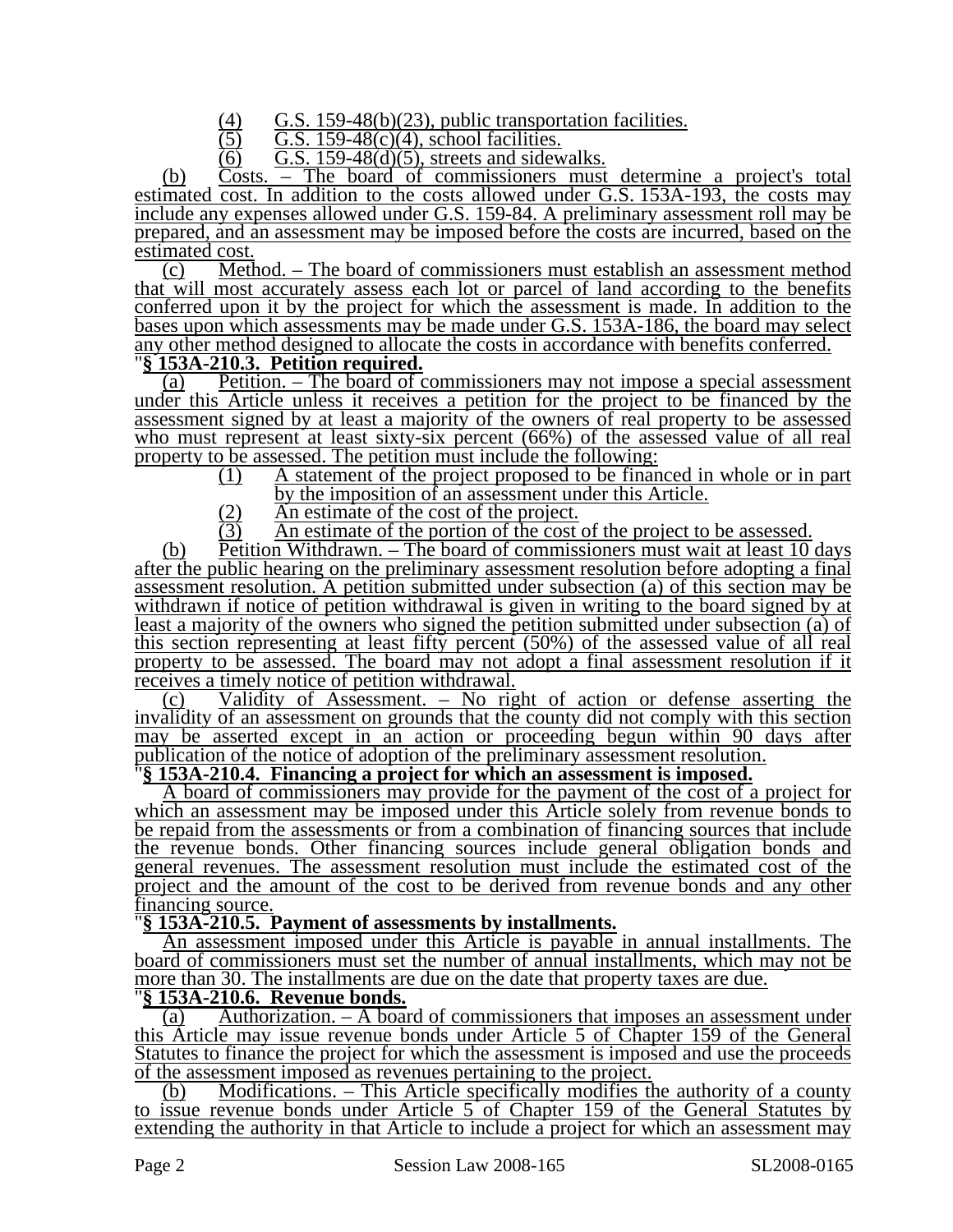be imposed under this Article. In applying the provisions of Article 5, the following  $\frac{\text{definitions apply:}}{(1)}$ 

- Revenue bond project. Defined in G.S. 159-81(3). The term includes projects for which an assessment is imposed under this Article.
- $(2)$  Revenues. Defined in G.S. 159-81(4). The term includes assessments imposed under this Article to finance a project allowed under this Article.

**SECTION 3.** Chapter 160A of the General Statutes is amended by adding a new article to read:

### "Article 10A.

"Special Assessments for Critical Infrastructure Needs. "**§ 160A-239.1. Purpose.**

This Article enables cities that face increased demands for infrastructure improvements as a result of rapid growth and development to issue revenue bonds payable from special assessments imposed under this Article on benefited property. This Article supplements the authority cities have in Article 10 of this Chapter. The provisions of Article 10 of this Chapter apply to this Article, to the extent they do not conflict with this Article.

# "**§ 160A-239.2. Assessments.**

(a) Projects. – The council of a city may make special assessments against benefited property within the city for the purpose of financing the capital costs of projects for which bonds may be issued under any of the following:

- 
- (1) G.S. 159-48(b)(17), sanitary sewer systems.<br>
(2) G.S. 159-48(b)(19), storm sewers and flood<br>
(3) G.S. 159-48(b)(21), water systems.  $\overline{G.S. 159-48(b)(19)}$ , storm sewers and flood control facilities.
- $\overline{(3)}$  G.S. 159-48(b)(21), water systems.<br>
(4) G.S. 159-48(b)(23), public transpor
- (4) G.S. 159-48(b)(23), public transportation facilities.<br>(5) G.S. 159-48(c)(4), school facilities.
- $\overline{(5)}$   $\overline{G.S. 159-48(c)(4)}$ , school facilities.<br>  $\overline{G.S. 159-48(d)(5)}$ , streets and sidew
- $G.S. 159-48(d)(5)$ , streets and sidewalks.

(b) Costs. – The city council must determine a project's total estimated cost. In addition to the costs allowed under G.S. 153A-193, the costs may include any expenses allowed under G.S. 159-84. An assessment may be imposed before the costs are incurred, based on the estimated cost.

(c) Method. – The city council must establish an assessment method that will most accurately assess each lot or parcel of land according to the benefits conferred upon it by the project for which the assessment is made. In addition to the bases upon which assessments may be made under G.S. 153A-186, the council may select any other method designed to allocate the costs in accordance with benefits conferred. "**§ 160A-239.3. Petition required.**

(a) Petition. – The city council may not impose a special assessment under this Article unless it receives a petition for the project to be financed by the assessment signed by at least a majority of the owners of real property to be assessed who must represent at least sixty-six percent (66%) of the assessed value of all real property to be assessed. The petition must include the following:

- (1) A statement of the project proposed to be financed in whole or in part
	- by the imposition of an assessment under this Article.
- $\overline{(2)}$  An estimate of the cost of the project.<br>  $\overline{(3)}$  An estimate of the portion of the cost
- An estimate of the portion of the cost of the project to be assessed.

(b) Petition Withdrawn. – The city council must wait at least 10 days after the public hearing on the preliminary assessment resolution before adopting a final assessment resolution. A petition submitted under subsection (a) of this section may be withdrawn if notice of petition withdrawal is given in writing to the council signed by at least a majority of the owners who signed the petition submitted under subsection (a) of this section representing at least fifty percent (50%) of the assessed value of all real property to be assessed. The council may not adopt a final assessment resolution if it receives a timely notice of petition withdrawal.